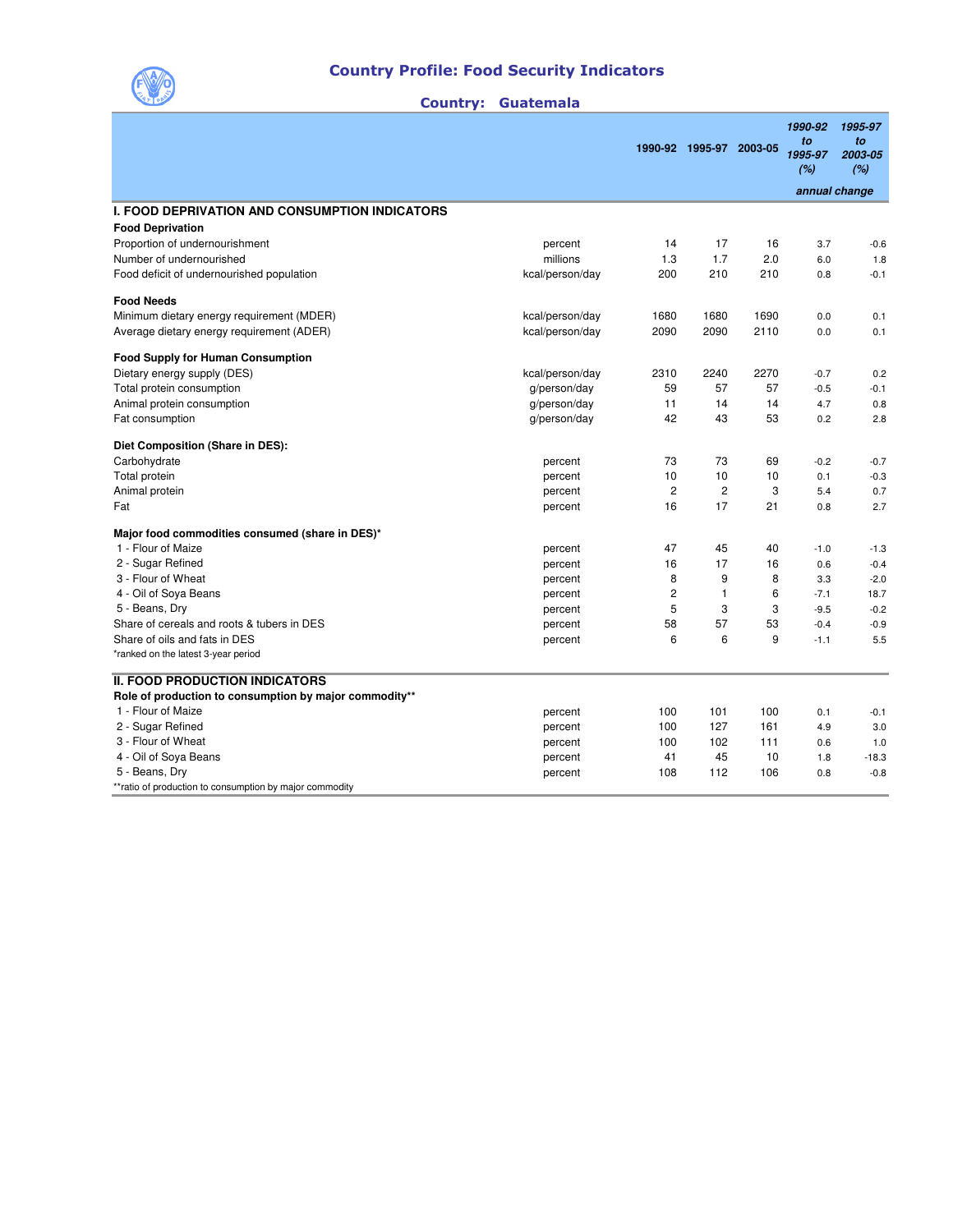

## Country Profile: Food Security Indicators

## Country: Guatemala

|                                                                 |                    |            |              | 1990-92 1995-97 2003-05 | 1990-92<br>to<br>1995-97<br>(%) | 1995-97<br>to<br>2003-05<br>(%) |
|-----------------------------------------------------------------|--------------------|------------|--------------|-------------------------|---------------------------------|---------------------------------|
|                                                                 |                    |            |              |                         |                                 | annual change                   |
| <b>III. FOOD TRADE INDICATORS</b>                               |                    |            |              |                         |                                 |                                 |
| <b>Foreign Food Trade</b>                                       |                    |            |              |                         |                                 |                                 |
| <b>Exports</b>                                                  |                    |            |              |                         |                                 |                                 |
| <b>Total merchandise</b>                                        | <b>MLN US\$</b>    | 1220       | 2180         | 3014                    | 11.6                            | 4.1                             |
| Share of food (1) in total merchandise value                    | percent            | 35.1       | 32.1         | 31.9                    | $-1.8$                          | $-0.1$                          |
| Share in total DES production                                   | percent            | 15.8       | 20.8         | 23.3                    | 5.5                             | 1.5                             |
| <i><u><b>Imports</b></u></i>                                    |                    |            |              |                         |                                 |                                 |
| <b>Total merchandise</b>                                        | MLN US\$           | 1988       | 3384<br>10.5 | 7780<br>10.0            | 10.6                            | 10.4                            |
| Share of food (1) in total merchandise value                    | percent<br>percent | 9.0<br>9.7 | 11.2         | 19.1                    | 2.9<br>2.9                      | $-0.5$<br>6.7                   |
| Share in total DES production                                   |                    |            |              |                         |                                 |                                 |
| Role of imports to consumption by major commodity***            |                    |            |              |                         |                                 |                                 |
| 1 - Flour of Maize                                              | percent            | 0          | 0            | 2                       | 54.5                            | 19.6                            |
| 2 - Sugar Refined                                               | percent            | 0          | 0            | 0                       |                                 | 17.3                            |
| 3 - Flour of Wheat                                              | percent            | 3          | 1            | 8                       | $-17.0$                         | 24.1                            |
| 4 - Oil of Soya Beans                                           | percent            | 59         | 55           | 96                      | $-1.3$                          | 6.8                             |
| 5 - Beans, Dry                                                  | percent            | 4          | 3            | 10                      | $-6.1$                          | 16.4                            |
| ***ratio of imports to consumption by major commodity           |                    |            |              |                         |                                 |                                 |
| <b>Food Aid Received</b>                                        |                    |            |              |                         |                                 |                                 |
| Cereal aid shipments                                            | 1000 MT            | 186        | 47           | 59                      | $-27.4$                         | 2.7                             |
| Share of food aid in total dietary energy supply (DES)          | percent            | 9.1        | 2.5          | 3.3                     | $-25.9$                         | 3.6                             |
| IV. MACRO AND SOCIO ECONOMIC INDICATORS                         |                    |            |              |                         |                                 |                                 |
| Population                                                      |                    |            |              |                         |                                 |                                 |
| <b>Total population</b>                                         | 1000               | 9118       | 10237        | 12399                   | 2.3                             | 2.4                             |
| Density                                                         | Inh/sq Km          | 85         | 96           | 116                     | 2.3                             | 2.4                             |
| Share of urban in total population                              | percent            | 42         | 44           | 47                      | 0.9                             | 0.9                             |
| Age dependency ratio (per 100 persons aged 15-64)               | ratio              | 94.1       | 94.0         | 90.9                    | 0.0                             | $-0.4$                          |
| Macro economic aggregates                                       |                    |            |              |                         |                                 |                                 |
| GDP at market prices (constant 2000 US\$)                       | <b>MLN US\$</b>    | 13418      | 16443        | 21700                   | 4.1                             | 3.5                             |
| Share of agriculture value added in total GDP                   | percent            | 26         | 24           | 13                      | $-1.3$                          | $-7.8$                          |
| Poverty (last year available) (% of population)                 |                    |            |              |                         |                                 |                                 |
| National (Poverty headcount) * Year 2000 only.                  | percent            |            |              | 56.2                    |                                 |                                 |
| Rural (Poverty headcount) * Year 2000 only.                     | percent            |            |              | 74.5                    |                                 |                                 |
| Urban (Poverty headcount) * Year 2000 only.                     | percent            |            |              |                         |                                 |                                 |
| Inequality in Access to Food and to Income                      |                    |            |              |                         |                                 |                                 |
| Gini of income * Year 2007 only.                                | percent            |            |              | 55.1                    |                                 |                                 |
| Gini of dietary energy consumption * Year 1989 only.            | percent            |            |              | 14.9                    |                                 |                                 |
| Share of food in total expenditure * Year 1998 only.            | percent            |            |              | 37.1                    |                                 |                                 |
| Consumer price index (Base=2000) - Guatemala city               | percent            | 45.0       | 77.0         | 132.0                   | 10.5                            | 6.7                             |
| Consumer food price index (Base=2000) - Guatemala city          | percent            | 49.0       | 84.0         | 142.0                   | 11                              | 6.6                             |
| Literacy rate                                                   |                    |            |              |                         |                                 |                                 |
| Adult female (% of females ages 15 and above) * Year 2007 only. | percent            |            |              | 73.2                    |                                 |                                 |
| Adult male (% of males ages 15 and above) * Year 2007 only.     | percent            |            |              | 79.0                    |                                 |                                 |
| Adult total (% of people ages 15 and above) * Year 2007 only.   | percent            |            |              | 68.0                    |                                 |                                 |